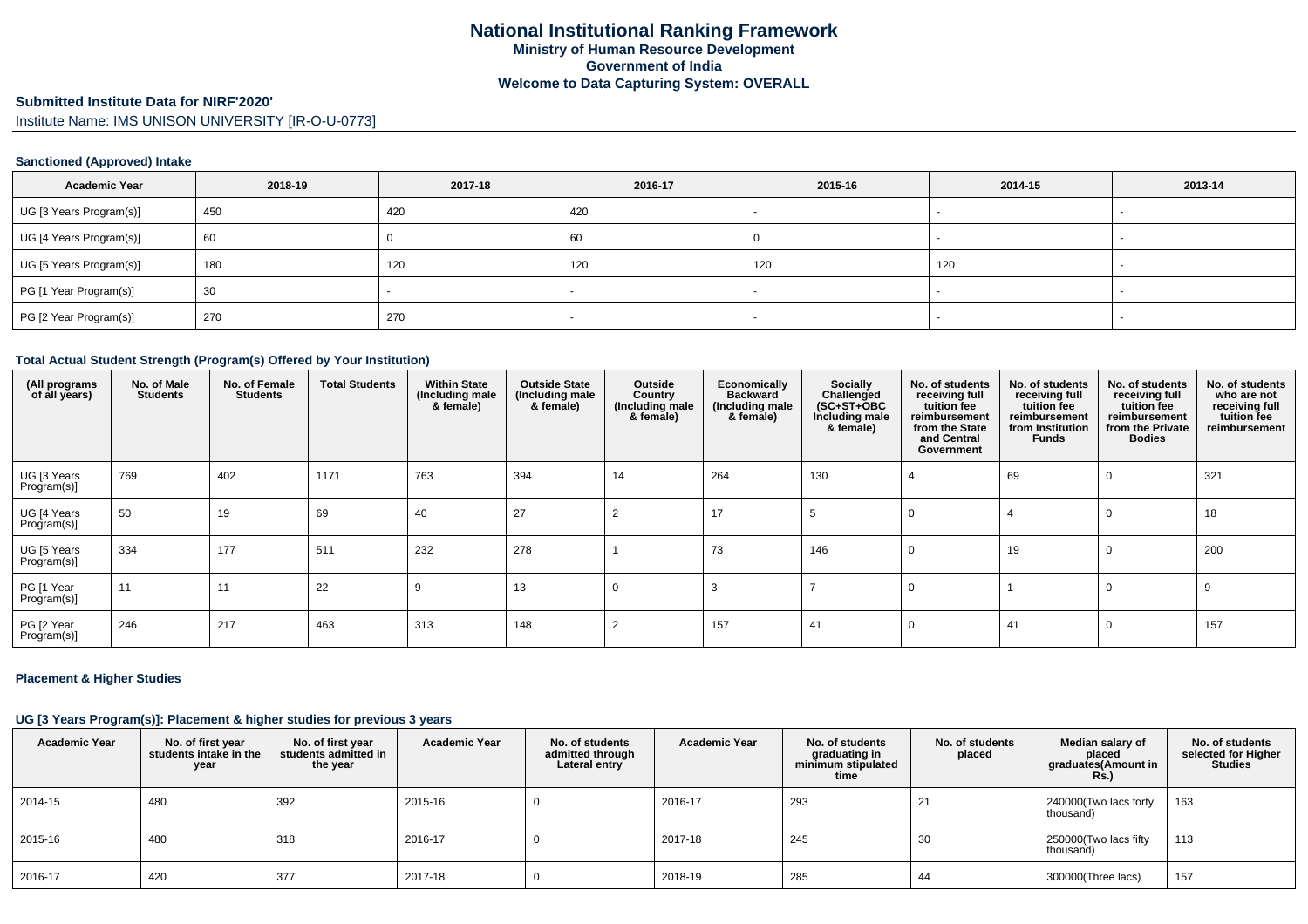### **UG [4 Years Program(s)]: Placement & higher studies for previous 3 years**

| <b>Academic Year</b> | No. of first year<br>students intake in the<br>year | No. of first year<br>students admitted in<br>the year | <b>Academic Year</b> | No. of students<br>admitted through<br>Lateral entry | <b>Academic Year</b> | No. of students<br>graduating in<br>minimum stipulated<br>time | No. of students<br>placed | Median salary of<br>placed<br>graduates(Amount in<br>Rs. | No. of students<br>selected for Higher<br><b>Studies</b> |
|----------------------|-----------------------------------------------------|-------------------------------------------------------|----------------------|------------------------------------------------------|----------------------|----------------------------------------------------------------|---------------------------|----------------------------------------------------------|----------------------------------------------------------|
| 2013-14              | 30                                                  | 26                                                    | 2014-15              | υ                                                    | 2016-17              | 19                                                             | 12                        | 302000(Three Lacs<br>two thousands)                      |                                                          |
| 2014-15              | 30                                                  | 24                                                    | 2015-16              | υ                                                    | 2017-18              | 18                                                             |                           | 325000(Three lacs<br>twenty five thousand)               |                                                          |
| 2015-16              |                                                     |                                                       | 2016-17              | υ                                                    | 2018-19              | υ                                                              |                           | O(Zero)                                                  |                                                          |

## **UG [5 Years Program(s)]: Placement & higher studies for previous 3 years**

| <b>Academic Year</b> | No. of first year<br>students intake in the<br>year | No. of first year<br>students admitted in<br>the year | <b>Academic Year</b> | No. of students<br>admitted through<br>Lateral entry | <b>Academic Year</b> | No. of students<br>graduating in<br>minimum stipulated<br>time | No. of students<br>placed | Median salary of<br>placed<br>graduates(Amount in<br><b>Rs.)</b> | No. of students<br>selected for Higher<br><b>Studies</b> |
|----------------------|-----------------------------------------------------|-------------------------------------------------------|----------------------|------------------------------------------------------|----------------------|----------------------------------------------------------------|---------------------------|------------------------------------------------------------------|----------------------------------------------------------|
| 2012-13              |                                                     |                                                       | 2013-14              |                                                      | 2016-17              |                                                                |                           | O(Zero)                                                          |                                                          |
| 2013-14              | 180                                                 | 137                                                   | 2014-15              |                                                      | 2017-18              | 83                                                             | 15                        | 300000(Three lacs)                                               | 10                                                       |
| 2014-15              | 120                                                 | 115                                                   | 2015-16              |                                                      | 2018-19              | 79                                                             |                           | 305000(Three lacs five<br>thousand)                              | $12 \overline{ }$                                        |

## **PG [1 Years Program(s)]: Placement & higher studies for previous 3 years**

| <b>Academic Year</b> | No. of first year<br>students intake in the<br>year | No. of first year<br>students admitted in<br>the year | <b>Academic Year</b> | No. of students graduating in minimum<br>stipulated time | No. of students<br>placed | Median salary of<br>placed<br>graduates(Amount in<br><b>Rs.)</b> | No. of students<br>selected for Higher<br><b>Studies</b> |
|----------------------|-----------------------------------------------------|-------------------------------------------------------|----------------------|----------------------------------------------------------|---------------------------|------------------------------------------------------------------|----------------------------------------------------------|
| 2016-17              | 20                                                  | 18                                                    | 2016-17              | 18                                                       |                           | O(Zero)                                                          |                                                          |
| 2017-18              | 20                                                  | 19                                                    | 2017-18              | 18                                                       |                           | 300000(Three lacs)                                               |                                                          |
| 2018-19              | 30                                                  | 24                                                    | 2018-19              | 24                                                       |                           | 360000(Three lacs<br>sixty thousand)                             |                                                          |

## **PG [2 Years Program(s)]: Placement & higher studies for previous 3 years**

| <b>Academic Year</b> | No. of first year<br>students intake in the<br>year | No. of first year<br>students admitted in<br>the year | <b>Academic Year</b> | No. of students graduating in minimum<br>stipulated time | No. of students<br>placed | Median salary of<br>placed<br>graduates(Amount in<br><b>Rs.)</b> | No. of students<br>selected for Higher<br><b>Studies</b> |
|----------------------|-----------------------------------------------------|-------------------------------------------------------|----------------------|----------------------------------------------------------|---------------------------|------------------------------------------------------------------|----------------------------------------------------------|
| 2015-16              | 300                                                 | 260                                                   | 2016-17              | 238                                                      | 167                       | 300000(Three lacs)                                               |                                                          |
| 2016-17              | 270                                                 | 244                                                   | 2017-18              | 213                                                      | 151                       | 310000(Three lacs ten<br>thousand)                               |                                                          |
| 2017-18              | 270                                                 | 246                                                   | 2018-19              | 215                                                      | 167                       | 325000(Three lacs<br>twenty five thousand)                       |                                                          |

#### **Ph.D Student Details**

| Ph.D (Student pursuing doctoral program till 2017-18; Students admitted in the academic year 2018-19 should not be entered here.) |                       |  |  |  |  |
|-----------------------------------------------------------------------------------------------------------------------------------|-----------------------|--|--|--|--|
|                                                                                                                                   | <b>Total Students</b> |  |  |  |  |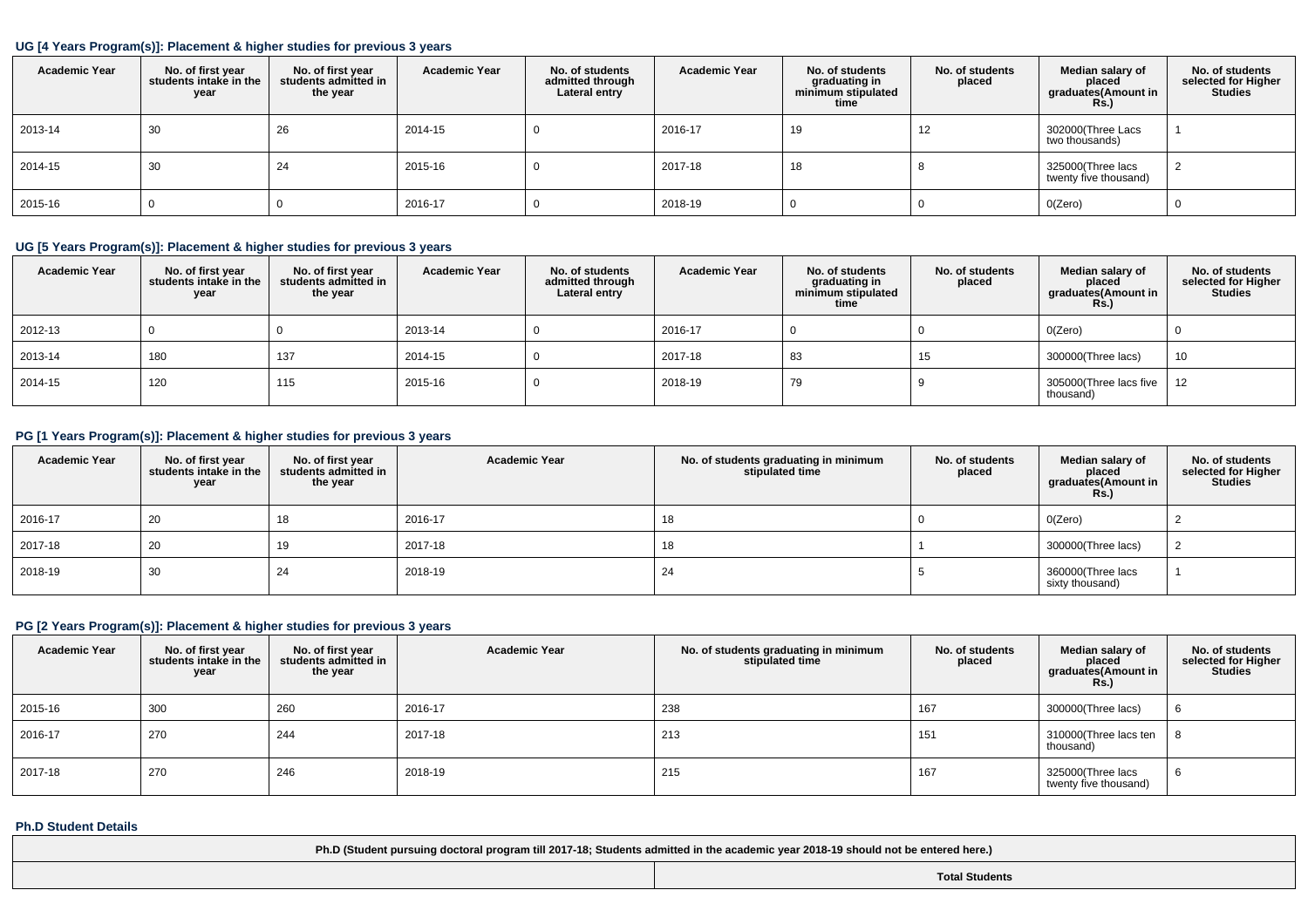| Full Time                                                  |         |         |         |  |  |
|------------------------------------------------------------|---------|---------|---------|--|--|
| Part Time                                                  |         | 14      |         |  |  |
| No. of Ph.D students graduated (including Integrated Ph.D) |         |         |         |  |  |
|                                                            | 2018-19 | 2017-18 | 2016-17 |  |  |
| Full Time                                                  |         |         |         |  |  |
| Part Time                                                  |         |         |         |  |  |

## **Financial Resources: Utilised Amount for the Capital expenditure for previous 3 years**

| <b>Academic Year</b>                                                                                 | 2018-19                                                                 | 2017-18                                                             | 2016-17                                                                      |  |  |  |  |  |
|------------------------------------------------------------------------------------------------------|-------------------------------------------------------------------------|---------------------------------------------------------------------|------------------------------------------------------------------------------|--|--|--|--|--|
|                                                                                                      | <b>Utilised Amount</b>                                                  | <b>Utilised Amount</b>                                              | <b>Utilised Amount</b>                                                       |  |  |  |  |  |
| Annual Capital Expenditure on Academic Activities and Resources (excluding expenditure on buildings) |                                                                         |                                                                     |                                                                              |  |  |  |  |  |
| Library                                                                                              | 3414658 (Thirty Four Lakh Fourteen Thousand Six Hundred<br>Fifty Eight) | 3484057 (Thirty Four Lakh Eighty Four Thousand Fifty Seven)         | 2948868 (Twenty Nine Lakh Forty Eight Thousand Eight<br>Hundred Sixty Eight) |  |  |  |  |  |
| New Equipment for Laboratories                                                                       | 6394010 (Sixty Three Lakh Ninety Four Thousand Ten)                     | 1389511 (Thirteen Lakh Eighty Nine Thousand Five Hundred<br>Eleven) | 16262212 (One Crore Sixty Two Lakh Sixty Two Thousand<br>Two Hundred Twelve) |  |  |  |  |  |
| <b>Engineering Workshops</b>                                                                         | 0 (Zero)                                                                | 0 (Zero)                                                            | 0 (Zero)                                                                     |  |  |  |  |  |
| Other expenditure on creation of Capital Assets (excluding<br>expenditure on Land and Building)      | 406484 (Four Lakh Six Thousand Four Hundred Eighty Four)                | 17090 (Seventeen Thousand Ninety)                                   | 0 (Zero)                                                                     |  |  |  |  |  |

# **Financial Resources: Utilised Amount for the Operational expenditure for previous 3 years**

| <b>Academic Year</b><br>2018-19                                                                                                                                                                |                                                                                    | 2017-18                                                                                      | 2016-17                                                                                   |  |  |  |  |
|------------------------------------------------------------------------------------------------------------------------------------------------------------------------------------------------|------------------------------------------------------------------------------------|----------------------------------------------------------------------------------------------|-------------------------------------------------------------------------------------------|--|--|--|--|
|                                                                                                                                                                                                | <b>Utilised Amount</b>                                                             |                                                                                              | <b>Utilised Amount</b>                                                                    |  |  |  |  |
| <b>Annual Operational Expenditure</b>                                                                                                                                                          |                                                                                    |                                                                                              |                                                                                           |  |  |  |  |
| Salaries (Teaching and Non Teaching staff)                                                                                                                                                     | 80176746 (Eight Crore One Lakh Seventy Six Thousand<br>Seven Hundred Forty Six)    | 75741905 (Seven Crore Fifty Seven Lakh Forty One Thousand<br>Nine Hundred Five )             | 67180474 (Six Crore Seventy One Lakh Eighty Thousand Four<br>Hundred Seventy Four)        |  |  |  |  |
| Maintenance of Academic Infrastructure or consumables and<br>other running expenditures(excluding maintenance of hostels<br>and allied services, rent of the building, depreciation cost, etc) | 106570555 (Ten Crore Sixty Five Lakh Seventy Thousand Five<br>Hundred Fifty Five ) | 88875894 (Eight Crore Eighty Eight Lakh Seventy Five<br>Thousand Eight Hundred Ninety Four ) | 88472928 (Eight Crore Eighty Four Lakh Seventy Two<br>Thousand Nine Hundred Twenty Eight) |  |  |  |  |
| Seminars/Conferences/Workshops                                                                                                                                                                 | 15054116 (One Crore Fifty Lakh Fifty Four Thousand One<br>Hundred Sixteen)         | 19551110 (One Crore Ninety Five Lakh Fifty One Thousand<br>One Hundred Ten )                 | 22305046 (Two Crore Twenty Three Lakh Five Thousand Forty<br>Six )                        |  |  |  |  |

**IPR**

| Calendar year            | 2018 | 2017 | 2016 |
|--------------------------|------|------|------|
| No. of Patents Published |      |      |      |
| No. of Patents Granted   |      |      |      |

### **Sponsored Research Details**

| <b>Financial Year</b>                            | 2018-19 | and the contract of the contract of |         |
|--------------------------------------------------|---------|-------------------------------------|---------|
|                                                  |         | 2017-18                             | 2016-17 |
| Total no. of Sponsored Projects<br>$\sim$ $\sim$ |         |                                     |         |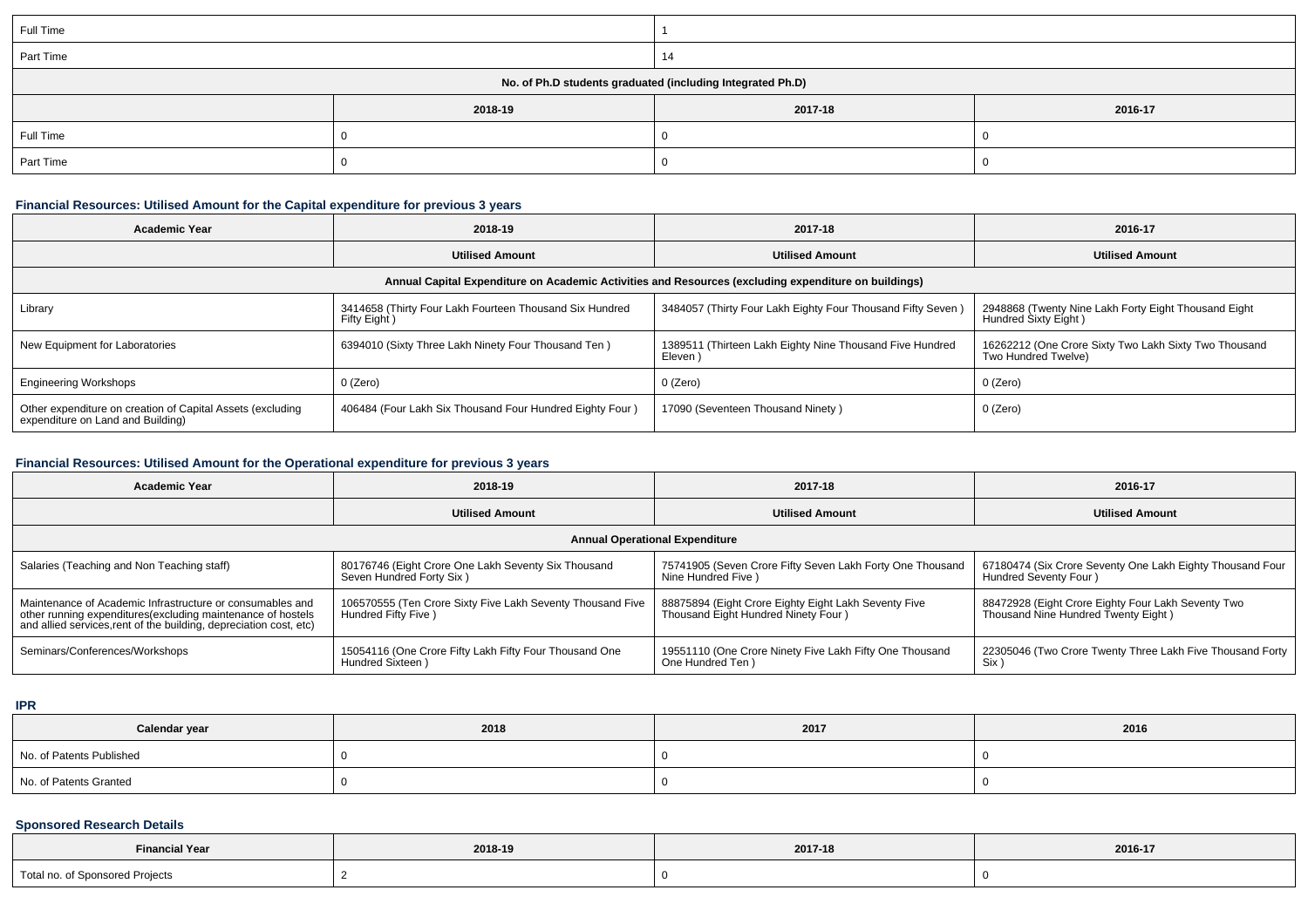| Total no. of Funding Agencies            |            |      |      |  |
|------------------------------------------|------------|------|------|--|
| Total Amount Received (Amount in Rupees) | 300000     |      |      |  |
| Amount Received in Words                 | Three Lakh | Zero | Zero |  |

## **Consultancy Project Details**

| <b>Financial Year</b>                    | 2018-19 | 2017-18 | 2016-17 |  |
|------------------------------------------|---------|---------|---------|--|
| Total no. of Consultancy Projects        |         |         |         |  |
| Total no. of Client Organizations        |         |         |         |  |
| Total Amount Received (Amount in Rupees) |         |         |         |  |
| Amount Received in Words                 | Zero    | Zero    | Zero    |  |

## **Executive Development Program/Management Development Programs**

| <b>Financial Year</b>                                                             | 2018-19  | 2017-18                             | 2016-17                       |
|-----------------------------------------------------------------------------------|----------|-------------------------------------|-------------------------------|
| Total no. of Executive Development Programs/ Management<br>Development Programs   |          |                                     |                               |
| Total no. of Participants                                                         |          | 20                                  | 15                            |
| Total Annual Earnings (Amount in Rupees)(Excluding Lodging<br>& Boarding Charges) | 100000   | 12500                               | 12020                         |
| Total Annual Earnings in Words                                                    | One Lakh | <b>Twelve Thousand Five Hundred</b> | <b>Twelve Thousand Twenty</b> |

## **PCS Facilities: Facilities of physically challenged students**

| 1. Do your institution buildings have Lifts/Ramps?                                                                                                        | Yes, more than 80% of the buildings |
|-----------------------------------------------------------------------------------------------------------------------------------------------------------|-------------------------------------|
| 2. Do your institution have provision for walking aids, includingwheelchairs and transportation from one building to another for<br>handicapped students? | Yes                                 |
| 3. Do your institution buildings have specially designed toilets for handicapped students?                                                                | Yes, more than 60% of the buildings |

### **Awards Details**

| 1. How many faculty member of your institution have received highly reputed national/international awards/recognition from central<br>government agencies in the previous academic year 2018-19 |                              |                                               |                                                                                                                |                                                                                                  |                                          |                            |                            |                               |                              |
|-------------------------------------------------------------------------------------------------------------------------------------------------------------------------------------------------|------------------------------|-----------------------------------------------|----------------------------------------------------------------------------------------------------------------|--------------------------------------------------------------------------------------------------|------------------------------------------|----------------------------|----------------------------|-------------------------------|------------------------------|
| Srno                                                                                                                                                                                            | Name of the Faculty          | Name of the Award                             | Name of the Central<br>government<br>agency/international<br>agencies from where<br>award has been<br>received | Address of the<br>Agency giving award                                                            | <b>Contact Email ID of</b><br>the Agency | Year of receiving<br>award | Email ID of the<br>faculty | Contact no. of the<br>faculty | Is it<br>Fellowship?(Yes/No) |
|                                                                                                                                                                                                 | Shalini Bahuguna<br>Bachheti | Award of Honour<br>Vision for Future          | In association with<br>Ministry of external<br>affairs                                                         | <b>BRICS</b> International<br>Forum & International<br>federation of Indo-<br>Russian youth Club | avnish.advocate@gma<br>il.com            | 2018                       | shalini.bachheti@iuu.a     | 8533857938                    | No                           |
|                                                                                                                                                                                                 | Shalini Bahuguna<br>Bachheti | Kalvani Best<br>awareness Programme           | Doordarshan                                                                                                    | National DD                                                                                      | shivharsil65@gmail.co<br>m               | 2007                       | shalini.bachheti@iuu.a     | 8533857938                    | <b>No</b>                    |
|                                                                                                                                                                                                 | Dr Amit Adlakha              | <b>National Education</b><br>Leadership Award | <b>Business School</b><br>Affairs and Dewang<br>Mehta National<br><b>Education Award</b>                       | 401-403. Prime Plaza<br>Buiding near Asha<br>Parekh Hospital Santa<br>Cruz (west) Mumbai         | rlbhatia@bschoolaffair<br>e.com          | 2019                       | amit.adlakha@iuu.ac        | 9837003584                    | No                           |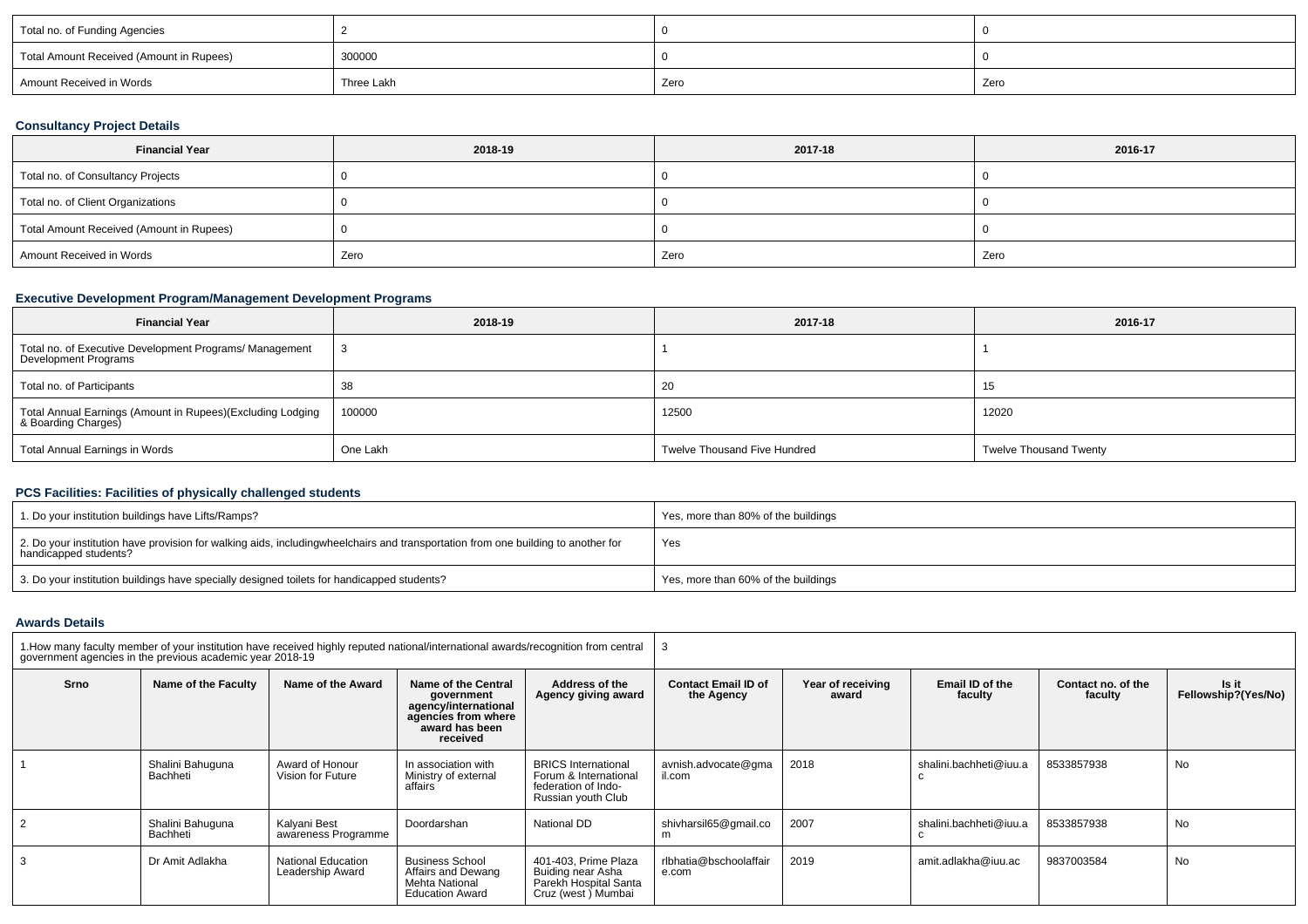| 2018-19<br>? How ma.<br>any students of your institution have won international awards in<br>s in the previous academic vear. |
|-------------------------------------------------------------------------------------------------------------------------------|
|-------------------------------------------------------------------------------------------------------------------------------|

## **Accreditation**

#### **NBA Accreditation**

| <b>NO</b><br>H NBA Accreditation?<br>: Does<br>`vour institute have a valic |  |
|-----------------------------------------------------------------------------|--|
|-----------------------------------------------------------------------------|--|

#### **NAAC Accreditation**

| NC<br>1. Does your institute have a valid NAAC Accreditation? |  |
|---------------------------------------------------------------|--|
|---------------------------------------------------------------|--|

### **ICAR Accreditation**

| ה גרו<br>. Does vour institute have .<br><b>ICAR Accreditation?</b><br>e a validi. | N0 |
|------------------------------------------------------------------------------------|----|
|------------------------------------------------------------------------------------|----|

## **Village Adoption**

| Have your institute adopted any village under Unnat Bharat Scheme? | $\lambda$<br>YES |
|--------------------------------------------------------------------|------------------|
|--------------------------------------------------------------------|------------------|

## **Faculty Details**

| Srno            | Name                      | Age | Designation                                         | Gender | Qualification | Experience (In<br>Months) | <b>Is Associated</b><br><b>Last Year</b> | <b>Currently<br/>working with<br/>institution?</b> | <b>Joining Date</b> | <b>Leaving Date</b>      | <b>Association type</b> |
|-----------------|---------------------------|-----|-----------------------------------------------------|--------|---------------|---------------------------|------------------------------------------|----------------------------------------------------|---------------------|--------------------------|-------------------------|
| $\overline{1}$  | Dr Amit Adlakha           | 44  | Professor                                           | Male   | Ph.D          | 228                       | Yes                                      | Yes                                                | 01-07-2013          | $\overline{\phantom{a}}$ | Regular                 |
| 2               | Dr Ashulekha<br>Gupta     | 46  | Assistant<br>Professor                              | Female | Ph.D          | 204                       | Yes                                      | Yes                                                | 01-07-2013          | $\sim$                   | Regular                 |
| 3               | Dr Farheen<br>Mujeeb Khan | 33  | Assistant<br>Professor                              | Female | Ph.D          | 36                        | Yes                                      | Yes                                                | 18-07-2019          | $\overline{\phantom{a}}$ | Regular                 |
| $\overline{4}$  | Dr Gargi Pant<br>Shukla   | 32  | Assistant<br>Professor                              | Female | Ph.D          | 120                       | Yes                                      | Yes                                                | 01-07-2016          | $\overline{\phantom{a}}$ | Regular                 |
| $5\overline{5}$ | Dr Garima                 | 31  | Assistant<br>Professor                              | Female | Ph.D          | 60                        | Yes                                      | Yes                                                | 21-10-2019          | $\sim$                   | Regular                 |
| 6               | Dr Gaurav Chopra          | 35  | Assistant<br>Professor                              | Male   | Ph.D          | 60                        | Yes                                      | Yes                                                | 11-01-2018          | $\overline{\phantom{a}}$ | Regular                 |
| $\overline{7}$  | Dr Gautam Sinha           | 65  | Dean / Principal /<br>Director / Vice<br>Chancellor | Male   | Ph.D          | 504                       | Yes                                      | Yes                                                | 15-05-2019          | $\sim$                   | Regular                 |
| 8               | Dr Himanshu<br>Mahobia    | 41  | Assistant<br>Professor                              | Male   | Ph.D          | 180                       | Yes                                      | Yes                                                | 06-01-2014          | $\overline{a}$           | Regular                 |
| 9               | Dr K Ajay Singh           | 49  | Professor                                           | Male   | Ph.D          | 336                       | Yes                                      | Yes                                                | 10-04-2015          | $\mathbf{u}$             | Regular                 |
| 10              | Dr Kalyani<br>Rangarajan  | 66  | Dean / Principal /<br>Director / Vice<br>Chancellor | Female | Ph.D          | 408                       | Yes                                      | Yes                                                | 18-01-2019          | $\overline{\phantom{a}}$ | Regular                 |
| 11              | Dr Laxmi Negi             | 35  | Assistant<br>Professor                              | Female | Ph.D          | 120                       | Yes                                      | Yes                                                | 01-08-2019          | $\overline{\phantom{a}}$ | Regular                 |
| 12              | Dr Manisha<br>Dhiman      | 33  | Assistant<br>Professor                              | Female | Ph.D          | 48                        | Yes                                      | Yes                                                | 01-08-2019          | $\overline{a}$           | Regular                 |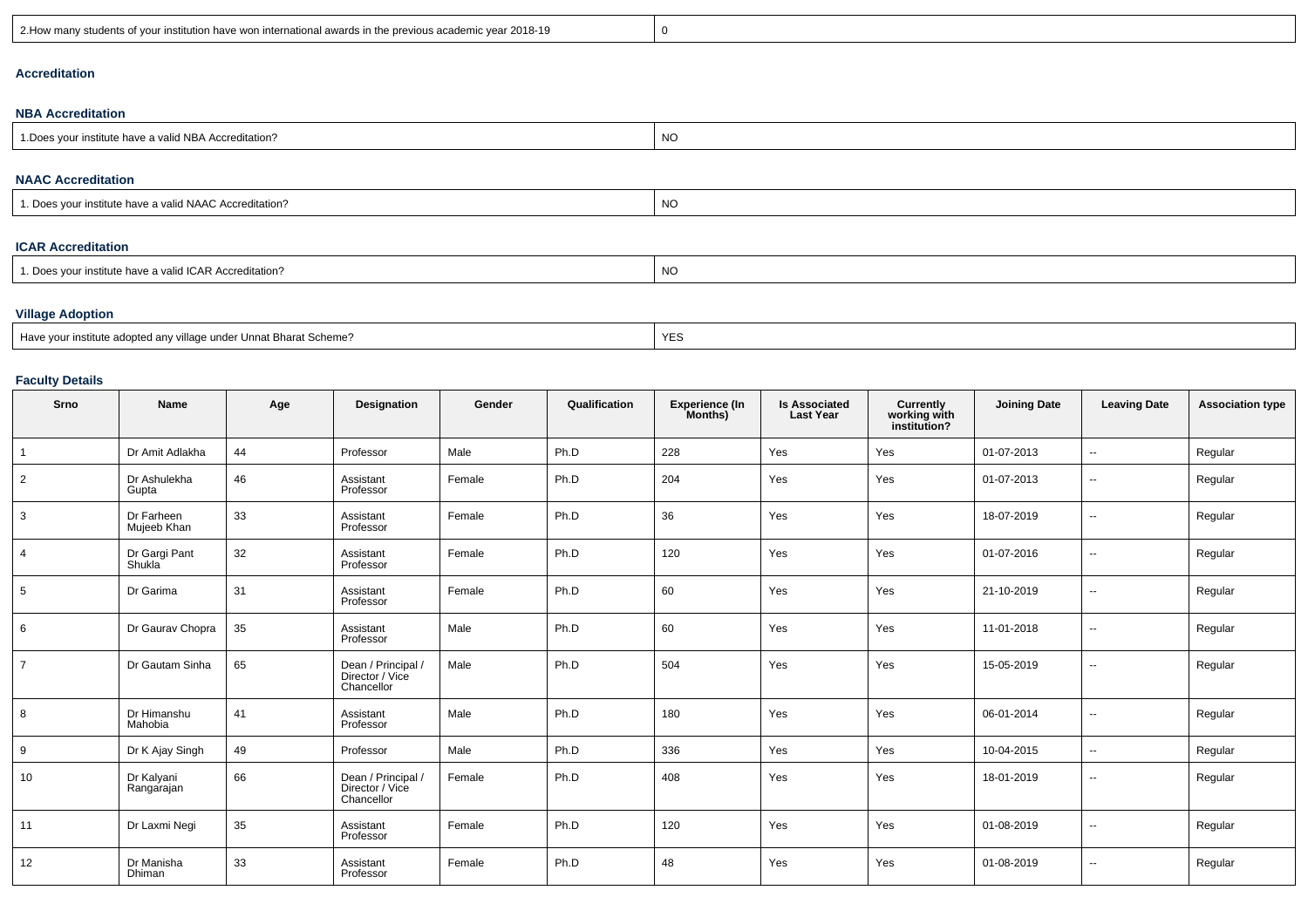| 13 | Dr Mohita Anand<br>Sharma            | 38 | Assistant<br>Professor | Female | Ph.D       | 132            | Yes | Yes | 03-10-2017 | $\overline{\phantom{a}}$ | Regular                |
|----|--------------------------------------|----|------------------------|--------|------------|----------------|-----|-----|------------|--------------------------|------------------------|
| 14 | Dr Namrata<br>Prakash                | 50 | Assistant<br>Professor | Female | Ph.D       | 168            | Yes | Yes | 01-07-2013 | $\overline{\phantom{a}}$ | Regular                |
| 15 | Dr Parshuram G<br>Dangwal            | 56 | Assistant<br>Professor | Male   | Ph.D       | 396            | Yes | Yes | 15-04-2013 | $\overline{\phantom{a}}$ | Regular                |
| 16 | Dr Pooja Rani                        | 33 | Assistant<br>Professor | Female | Ph.D       | 72             | Yes | Yes | 14-10-2019 | $\overline{\phantom{a}}$ | Regular                |
| 17 | Dr Rakesh Kumar<br><b>Dhar Dubey</b> | 42 | Assistant<br>Professor | Male   | Ph.D       | 216            | Yes | Yes | 26-08-2015 | $\ddotsc$                | Regular                |
| 18 | Dr Ravikesh<br>Srivastava            | 56 | Professor              | Male   | Ph.D       | 336            | Yes | Yes | 16-01-2019 | $\overline{\phantom{a}}$ | Regular                |
| 19 | Dr Shalini Singh                     | 33 | Assistant<br>Professor | Female | Ph.D       | 108            | Yes | Yes | 03-07-2017 | $\ddotsc$                | Regular                |
| 20 | Dr Shikha Rana                       | 35 | Assistant<br>Professor | Female | Ph.D       | 108            | Yes | Yes | 15-06-2017 | $\overline{\phantom{a}}$ | Regular                |
| 21 | Dr Swati Bisht                       | 39 | Professor              | Female | Ph.D       | 192            | Yes | Yes | 01-07-2013 | $\overline{\phantom{a}}$ | Regular                |
| 22 | Dr Tarak Nath<br>Shaw                | 67 | Associate<br>Professor | Male   | Ph.D       | 360            | Yes | Yes | 05-10-2015 | $\sim$                   | Adhoc /<br>Contractual |
| 23 | Dr Tripti Sharma                     | 44 | Associate<br>Professor | Female | Ph.D       | 216            | Yes | Yes | 16-07-2018 | $\sim$                   | Regular                |
| 24 | Dr Vivek Pathak                      | 42 | Assistant<br>Professor | Male   | Ph.D       | 79             | Yes | Yes | 15-06-2017 | $\sim$                   | Regular                |
| 25 | Harleen Kaur                         | 30 | Assistant<br>Professor | Female | <b>NET</b> | 84             | Yes | Yes | 19-11-2018 | $\sim$                   | Regular                |
| 26 | Loveraj Takru                        | 68 | Professor              | Male   | PGDM       | 540            | Yes | Yes | 19-08-2019 | $\sim$                   | Adhoc /<br>Contractual |
| 27 | Ms Yuvika Gupta                      | 37 | Assistant<br>Professor | Female | <b>NET</b> | 120            | Yes | Yes | 01-04-2016 | $\sim$                   | Regular                |
| 28 | Preeti Sonker                        | 29 | Assistant<br>Professor | Female | <b>NET</b> | 84             | Yes | Yes | 16-08-2018 | $\sim$                   | Regular                |
| 29 | Raghav Upadhyai                      | 41 | Assistant<br>Professor | Male   | <b>NET</b> | 228            | Yes | Yes | 05-04-2013 | $\sim$                   | Regular                |
| 30 | Sandeep M<br>Khanwalker              | 59 | Professor              | Male   | <b>MBA</b> | 444            | Yes | Yes | 23-10-2017 | $\sim$                   | Adhoc /<br>Contractual |
| 31 | Shagun Tyagi                         | 26 | Assistant<br>Professor | Female | M.COM      | $\overline{2}$ | Yes | Yes | 12-09-2019 | $\sim$                   | Adhoc /<br>Contractual |
| 32 | Sharad Krishna                       | 63 | Professor              | Male   | PGDM       | 456            | Yes | Yes | 17-07-2017 | $\sim$                   | Adhoc /<br>Contractual |
| 33 | Shikha Saraswat                      | 38 | Assistant<br>Professor | Female | <b>MCA</b> | 144            | Yes | Yes | 01-07-2013 | $\overline{\phantom{a}}$ | Regular                |
| 34 | Sneha Badola                         | 29 | Assistant<br>Professor | Female | <b>NET</b> | 108            | Yes | Yes | 16-07-2016 | $\overline{\phantom{a}}$ | Regular                |
| 35 | T Rangarajan                         | 69 | Professor              | Male   | Ph.D       | 576            | Yes | Yes | 23-07-2019 | $\overline{\phantom{a}}$ | Adhoc /<br>Contractual |
| 36 | Vijay Kumar<br>Sharma                | 32 | Assistant<br>Professor | Male   | <b>NET</b> | 108            | Yes | Yes | 10-07-2017 | $\sim$                   | Regular                |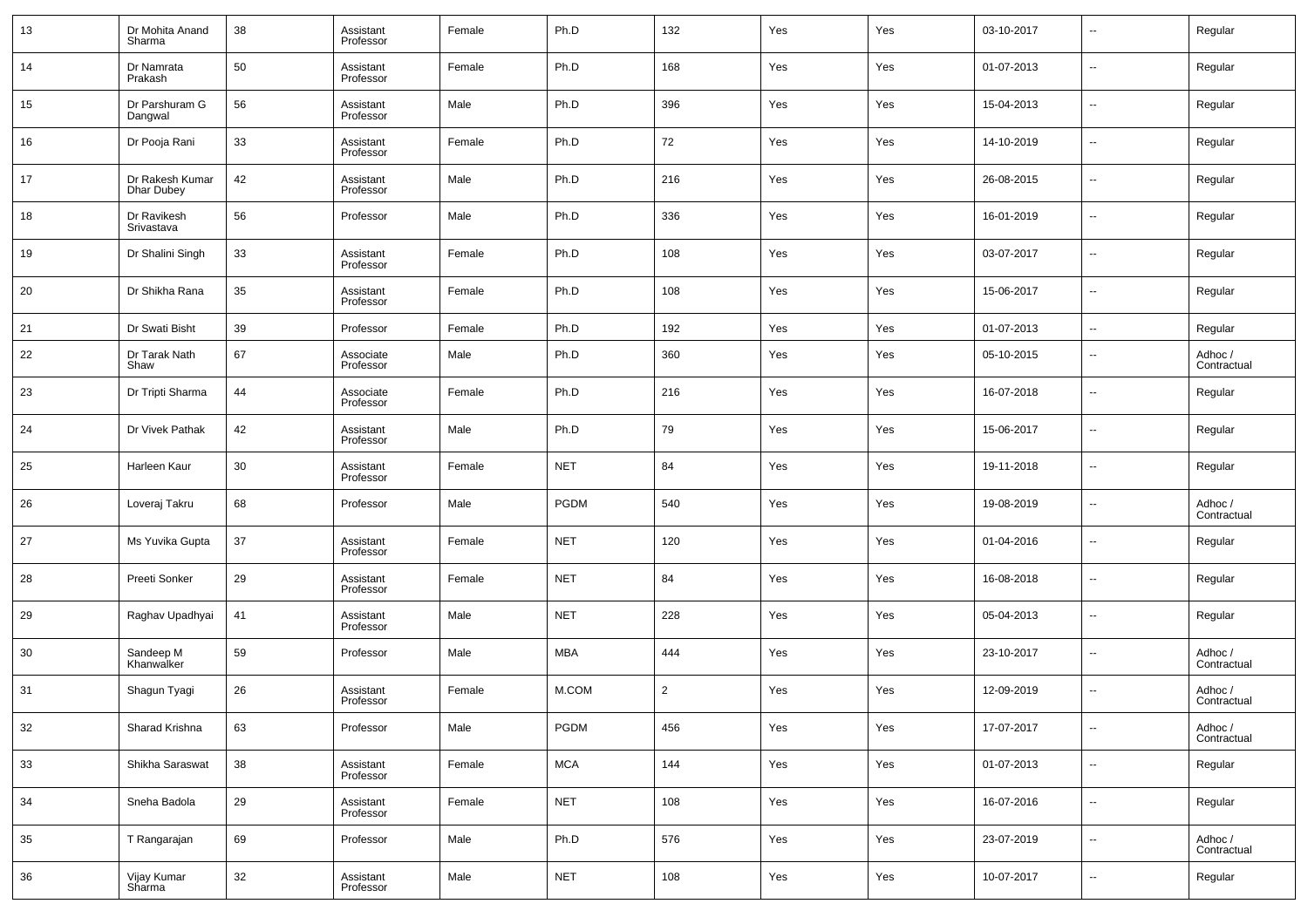| 37 | Vishok Kumar<br>Singh        | 37 | Assistant<br>Professor | Male   | M.Tech     | 156    | Yes | Yes | 01-07-2013 | $\overline{\phantom{a}}$ | Regular                |
|----|------------------------------|----|------------------------|--------|------------|--------|-----|-----|------------|--------------------------|------------------------|
| 38 | Alankar Upadhyay             | 28 | Assistant<br>Professor | Male   | <b>NET</b> | 36     | Yes | Yes | 16-08-2019 | $\overline{\phantom{a}}$ | Regular                |
| 39 | Anand Singh                  | 24 | Assistant<br>Professor | Male   | <b>NET</b> | 36     | Yes | Yes | 19-08-2019 | $\overline{\phantom{a}}$ | Regular                |
| 40 | Arnisha Ashraf               | 26 | Assistant<br>Professor | Female | <b>NET</b> | 12     | Yes | Yes | 21-08-2018 | $\overline{\phantom{a}}$ | Regular                |
| 41 | Arpit Jain                   | 27 | Assistant<br>Professor | Male   | <b>NET</b> | 12     | Yes | Yes | 21-01-2019 | $\overline{\phantom{a}}$ | Regular                |
| 42 | Dr Sarita Singh              | 44 | Assistant<br>Professor | Female | Ph.D       | 156    | Yes | Yes | 01-08-2013 | $\overline{\phantom{a}}$ | Regular                |
| 43 | Dr Shoaib<br>Mohammad        | 37 | Assistant<br>Professor | Male   | Ph.D       | 120    | Yes | Yes | 15-08-2018 | $\overline{\phantom{a}}$ | Regular                |
| 44 | Garima Trivedi               | 33 | Assistant<br>Professor | Female | <b>NET</b> | 60     | Yes | Yes | 20-07-2018 | $\overline{\phantom{a}}$ | Regular                |
| 45 | Gurdip Singh                 | 70 | Professor              | Male   | Ph.D       | 432    | Yes | Yes | 15-11-2018 | $\overline{\phantom{a}}$ | Adhoc /<br>Contractual |
| 46 | Harshit Agarwal              | 38 | Assistant<br>Professor | Male   | <b>MBA</b> | 156    | Yes | Yes | 03-01-2014 | $\overline{\phantom{a}}$ | Regular                |
| 47 | Neha Singh                   | 26 | Assistant<br>Professor | Female | <b>NET</b> | 3      | Yes | Yes | 02-09-2019 | $\overline{\phantom{a}}$ | Regular                |
| 48 | Nikunj Singh<br>Yadav        | 35 | Assistant<br>Professor | Male   | <b>NET</b> | 114    | Yes | Yes | 05-06-2017 | $\overline{\phantom{a}}$ | Regular                |
| 49 | Ram Niwas<br>Sharma          | 67 | Professor              | Male   | Ph.D       | 420    | Yes | Yes | 25-01-2019 | $\overline{\phantom{a}}$ | Adhoc /<br>Contractual |
| 50 | Sakshee Sharma               | 28 | Assistant<br>Professor | Female | <b>NET</b> | 12     | Yes | Yes | 05-10-2019 | $\overline{\phantom{a}}$ | Regular                |
| 51 | Shalini Bahuguna<br>Bachheti | 40 | Assistant<br>Professor | Female | LLM        | 168    | Yes | Yes | 10-08-2018 | $\overline{\phantom{a}}$ | Regular                |
| 52 | Shalini Saxena               | 36 | Assistant<br>Professor | Female | LLM        | 168    | Yes | Yes | 01-02-2013 | $\overline{\phantom{a}}$ | Regular                |
| 53 | Shekhar Kumar                | 27 | Assistant<br>Professor | Male   | <b>NET</b> | 4      | Yes | Yes | 16-08-2019 | $\overline{\phantom{a}}$ | Regular                |
| 54 | Dr Sushil Rai                | 43 | Assistant<br>Professor | Male   | Ph.D       | 168    | Yes | Yes | 02-02-2015 | $\overline{\phantom{a}}$ | Regular                |
| 55 | Neha Vatsal                  | 31 | Assistant<br>Professor | Female | <b>NET</b> | 96     | Yes | Yes | 07-10-2013 | $\overline{\phantom{a}}$ | Regular                |
| 56 | Anwesha Sen<br>Majumdar      | 29 | Assistant<br>Professor | Female | <b>NET</b> | 78     | Yes | Yes | 01-07-2017 | $\overline{\phantom{a}}$ | Regular                |
| 57 | K Nungshithoibi<br>Singha    | 35 | Assistant<br>Professor | Female | <b>NET</b> | 96     | Yes | Yes | 10-01-2014 | $\overline{\phantom{a}}$ | Regular                |
| 58 | Aditya Kumar<br>Shukla       | 31 | Assistant<br>Professor | Male   | <b>NET</b> | 108    | Yes | Yes | 03-10-2019 | $\overline{\phantom{a}}$ | Regular                |
| 59 | Sakshi Negi                  | 29 | Assistant<br>Professor | Female | <b>NET</b> | $18\,$ | Yes | Yes | 14-10-2019 | $\overline{\phantom{a}}$ | Regular                |